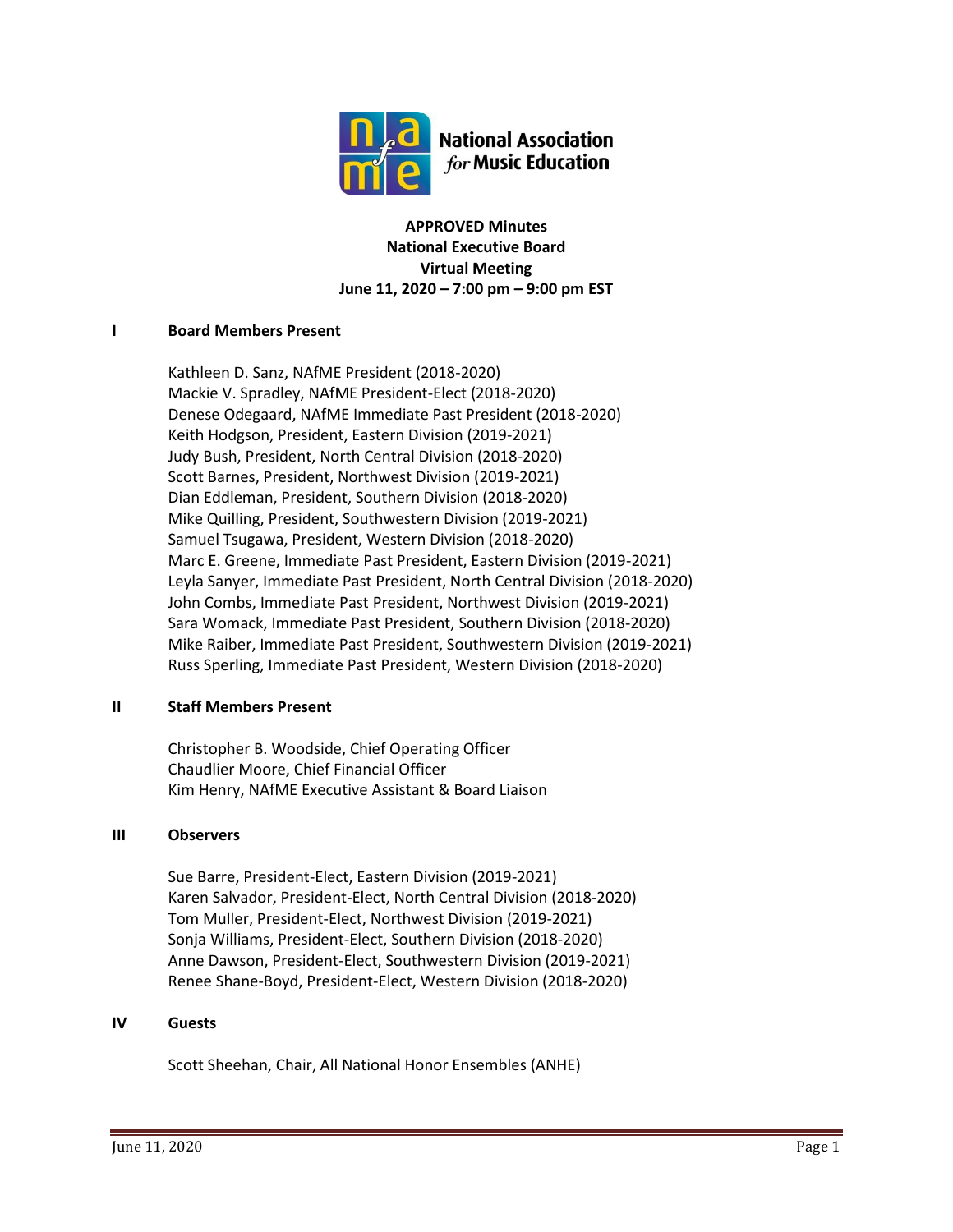#### **V Call to Order**

President Kathleen D. Sanz called the meeting to order at 7:03 p.m. on Thursday, June 11, 2020.

#### **VI Review and Adoption of Agenda (Appendix A)**

*IT WAS MOVED BY BARNES, SECONDED BY EDDLEMAN, AND CARRIED UNANIMOUSLY TO ADOPT THE AGENDA, INCLUDING THE CONSENT AGENDA, WITH FLEXIBILITY AS DIRECTED BY THE PRESIDENT:*

• *CONFIRMED APPROVAL OF THE NAFME MINUTES OF THE JUNE 8, 2020 NEB MEETING*

#### **VII Reports**

#### **A Report of Chair, Executive Committee**

President Sanz led a review of the current Investment Policy, III.C.001. This review occurs on an annual basis during the budget review process.

*IT WAS MOVED BY GREENE, SECONDED BY EDDLEMAN, AND CARRIED UNANIMOUSLY TO ACCEPT POLICY III.C.001 – INVESTMENT POLICY AS PRESENTED.*

#### **B Report of Chair, Finance Committee**

President-Elect Mackie V. Spradley reviewed the work of the Finance Committee for the NEB. The committee has reviewed the current fiscal year budget, variances, and projected revenue and expenses for the upcoming fiscal year, 2020-2021. The committee has incorporated feedback from the National Executive Board.

*IT WAS MOVED BY SPERLING, SECONDED BY HODGSON, AND CARRIED, QUILLING OPPOSED, TO ADOPT THE PROPOSED FY 2020-2021 BUDGET.*

#### **VIII Old Business**

## **A "Together As One" Project**

President Sanz led a review of the "Together As One" project for the board. NAfME has been asked to support this project by Varsity and the National Federation of High Schools (NFHS). ANHE Chair Scott Sheehan and Eastern Division President Keith Hodgson have reviewed this project in consultation with the NAfME Council for Band Education. There was consensus among the board that NAfME would not engage in a partnership at this time.

#### **B List of 2020 Fall Division Board Meeting Dates**

President Sanz reviewed the dates for the 2020 Fall Division Board Meetings. President Sanz asked the Division Presidents to provide start and end times for the Division meetings to better facilitate planning participation.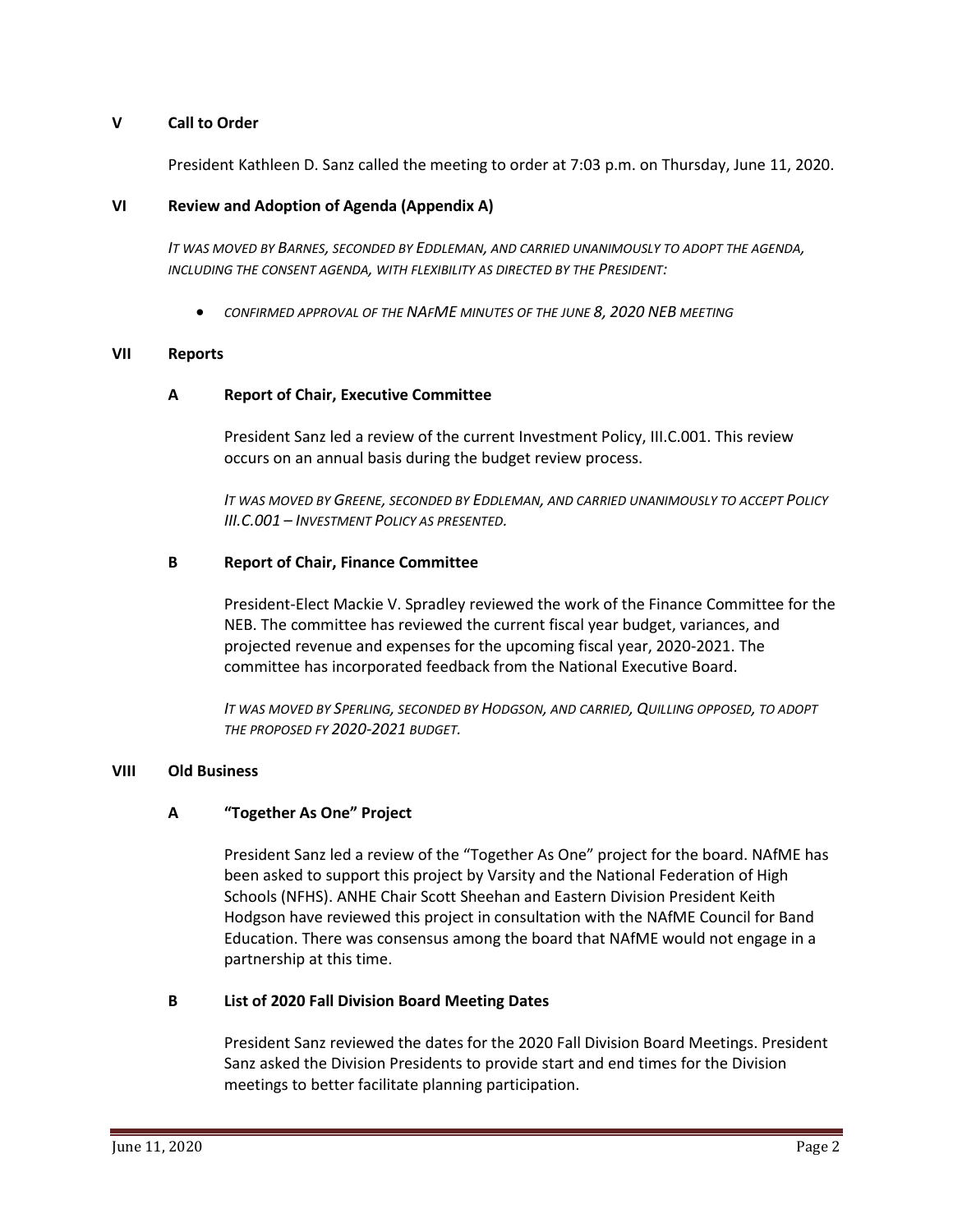## **C List of 2018-2020, 2020-2022 NEB Meeting Dates**

President Sanz reviewed the dates for the 2018-2020 and 2020-2022 NEB Meetings.

## **D Updating Travel Matrix for 2018-2020, 2020-2022**

President Sanz asked the NEB to provide staff with their upcoming interactions with state MEAs to ensure the travel matrix is kept up to date.

## **E National Assembly (NASS) 2020**

President-Elect Spradley reviewed for the board the draft agenda for National Assembly. A "Save the Date" has been sent to all expected participants. A title has been finalized: "NAfME Reimagined National Leadership Assembly 2020". Further details will be provided to the board.

## **IX New Business**

## **A NASS & Fall 2020 Division Common Agenda Items**

President Sanz reviewed the current list of topics for the common agenda items. It was requested the Division Presidents send any other topics of interest to President Sanz to review with the Executive Committee. Further details would be provided to the Division Presidents prior to NASS. The Division Presidents provided the times of their Division Board Meetings to staff.

- NASS 2020 Division Board Meetings
- 2020 Fall Division Board Meetings

## **X Adjournment**

*IT WAS MOVED BY SPERLING, SECONDED BY SANYER, AND CARRIED UNANIMOUSLY TO ADJOURN THE NATIONAL EXECUTIVE BOARD MEETING ON THURSDAY, JUNE 11, 2020 AT 9:02 P.M.*